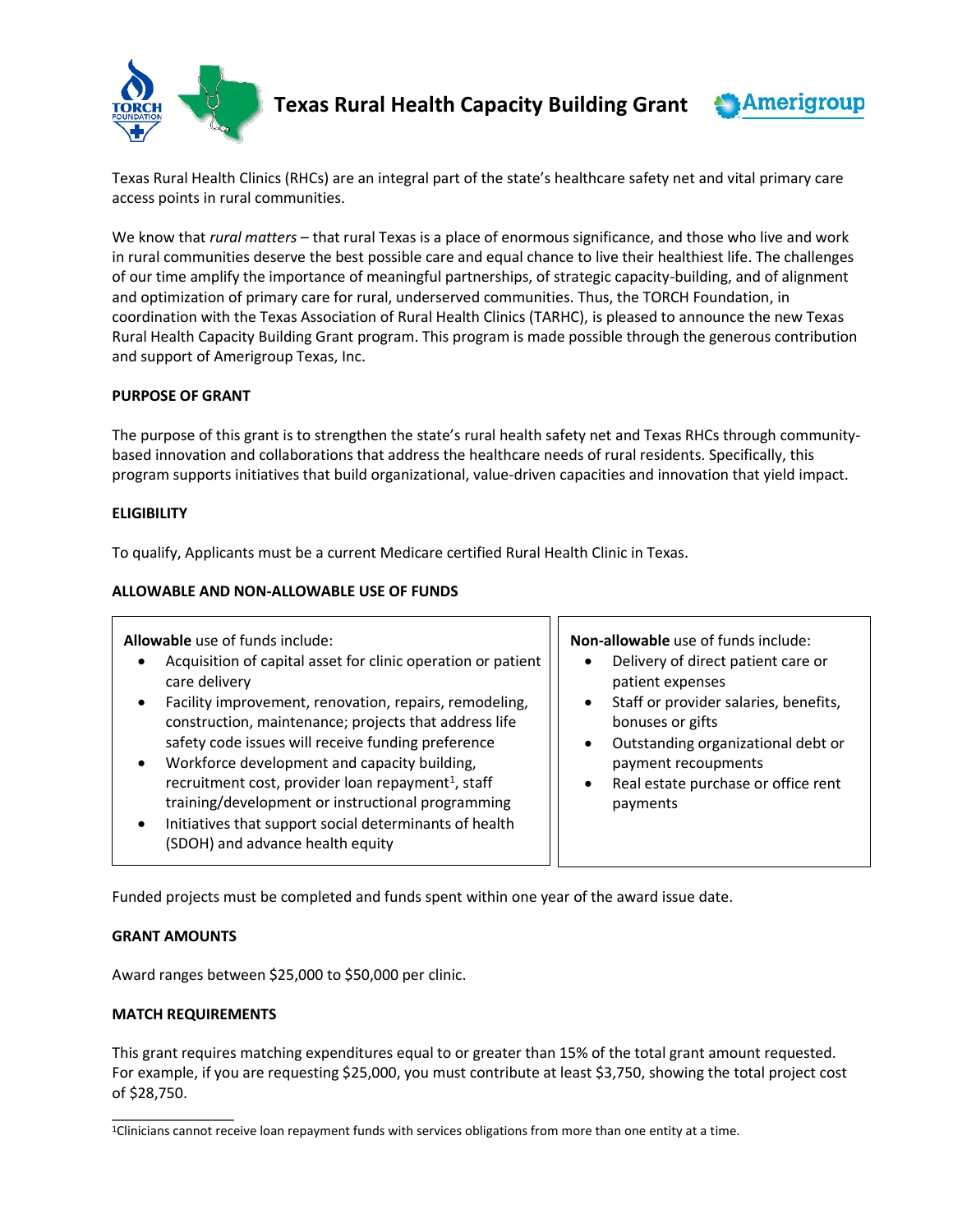#### **GRANT REPORTING REQUIREMENTS**

Grant recipients are required to submit:

- (1) A mid-project status report describing completed/successful activities, planned activities, challenges and related outcomes; and
- (2) A final project report describing completed activities/successes and outcomes from the funded project.

## **SCHEDULE OF EVENTS CRITICAL DATES**

| $\bullet$ | Program announcement                                            | 06/01/2022 |
|-----------|-----------------------------------------------------------------|------------|
| $\bullet$ | Application deadline                                            | 07/29/2022 |
| $\bullet$ | Estimated award date and start date of project                  | 08/26/2022 |
| $\bullet$ | Mid-project report                                              | 02/28/2023 |
| $\bullet$ | End date of project                                             | 08/31/2023 |
| $\bullet$ | Final report (no later than 1 month following project end date) | 09/29/2023 |
|           |                                                                 |            |

#### **APPLICATION DEADLINE**

All completed applications must be received by TORCH Foundation **no later than 5:00 P.M. Central Time (CT), July 29, 2022**. Submit application by email to Quang Ngo, TORCH Foundation, at [qngo@torchnet.org](mailto:qngo@torchnet.org) or by mail to: TORCH Foundation, 3309 Forest Creek Drive, Suite 305, Round Rock, Texas 78664, ATTN: Quang Ngo

## **QUESTIONS**

Direct any questions about this grant program to Quang Ngo at **qngo@torchnet.org** or (512) 497-5357.

# **TEXAS RURAL HEALTH CAPACITY DEVELOPMENT GRANT APPLICATION**

| <b>I. APPLICANT INFORMATION</b>               |                     |  |  |
|-----------------------------------------------|---------------------|--|--|
|                                               |                     |  |  |
|                                               | Physical<br>Mailing |  |  |
|                                               |                     |  |  |
|                                               |                     |  |  |
| Clinic is (check one)     Provider-based (PB) | Independent (IND)   |  |  |
| Name of Clinic Administrator/Director         |                     |  |  |
|                                               |                     |  |  |
| Name of Hospital CEO (if clinic is PB)        |                     |  |  |
|                                               | Email               |  |  |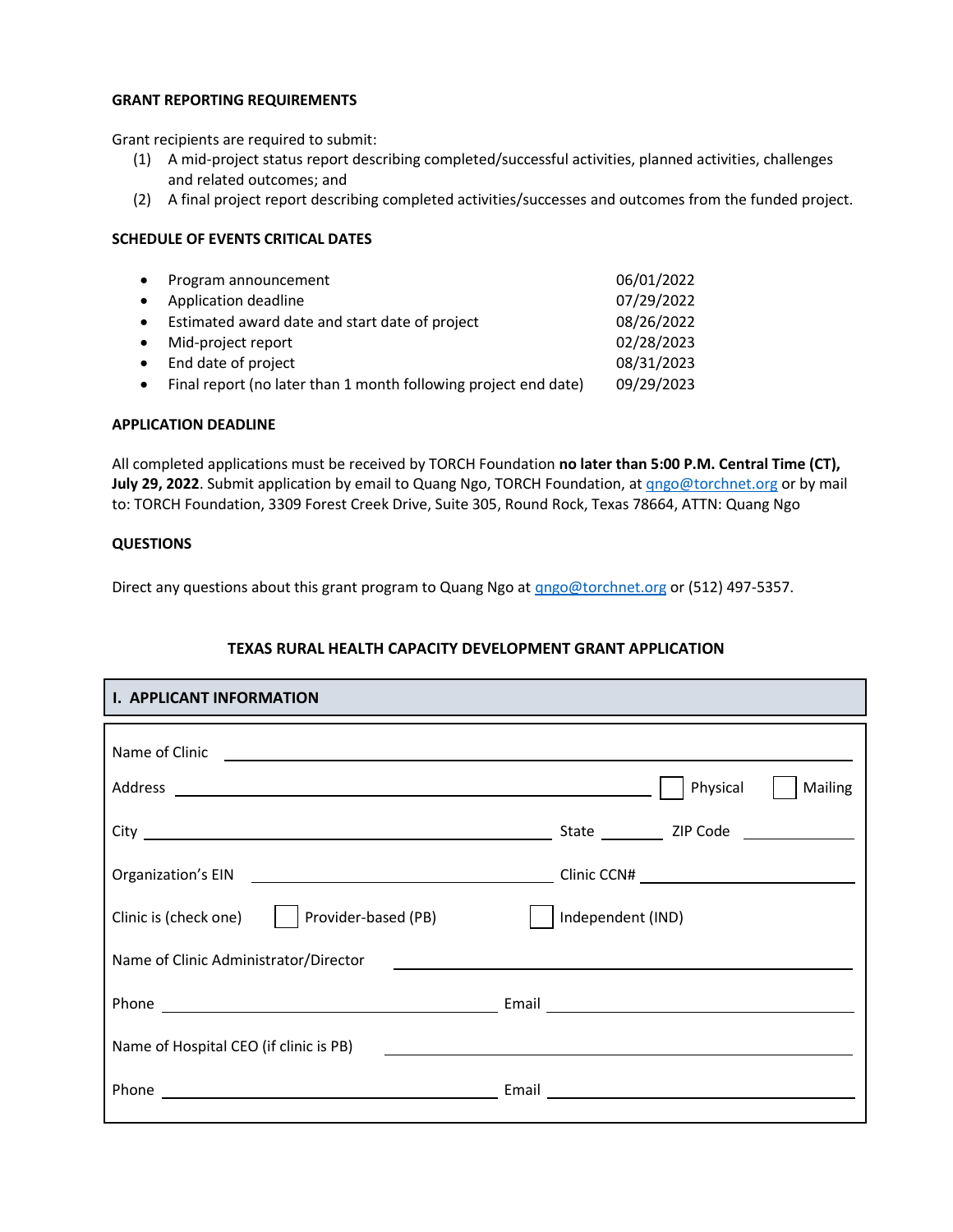# **II. FUNDING REQUEST INFORMATION**

| Name of Project/Purpose of Request                              |           |
|-----------------------------------------------------------------|-----------|
| Does this project address Life Safety Code Deficiencies/issues? | No<br>Yes |

1. Describe the purpose of the project or request for funding. What activities will be accomplished, what are the proposed purchases, and what community or patient needs does this address? If the project involves capital equipment purchases, attach vendor quotes/estimates (if available). If the project addresses Life Safety Code deficiencies, describe the citation(s)/issue(s) to be addressed (response: 2-page limit – attach additional page if necessary)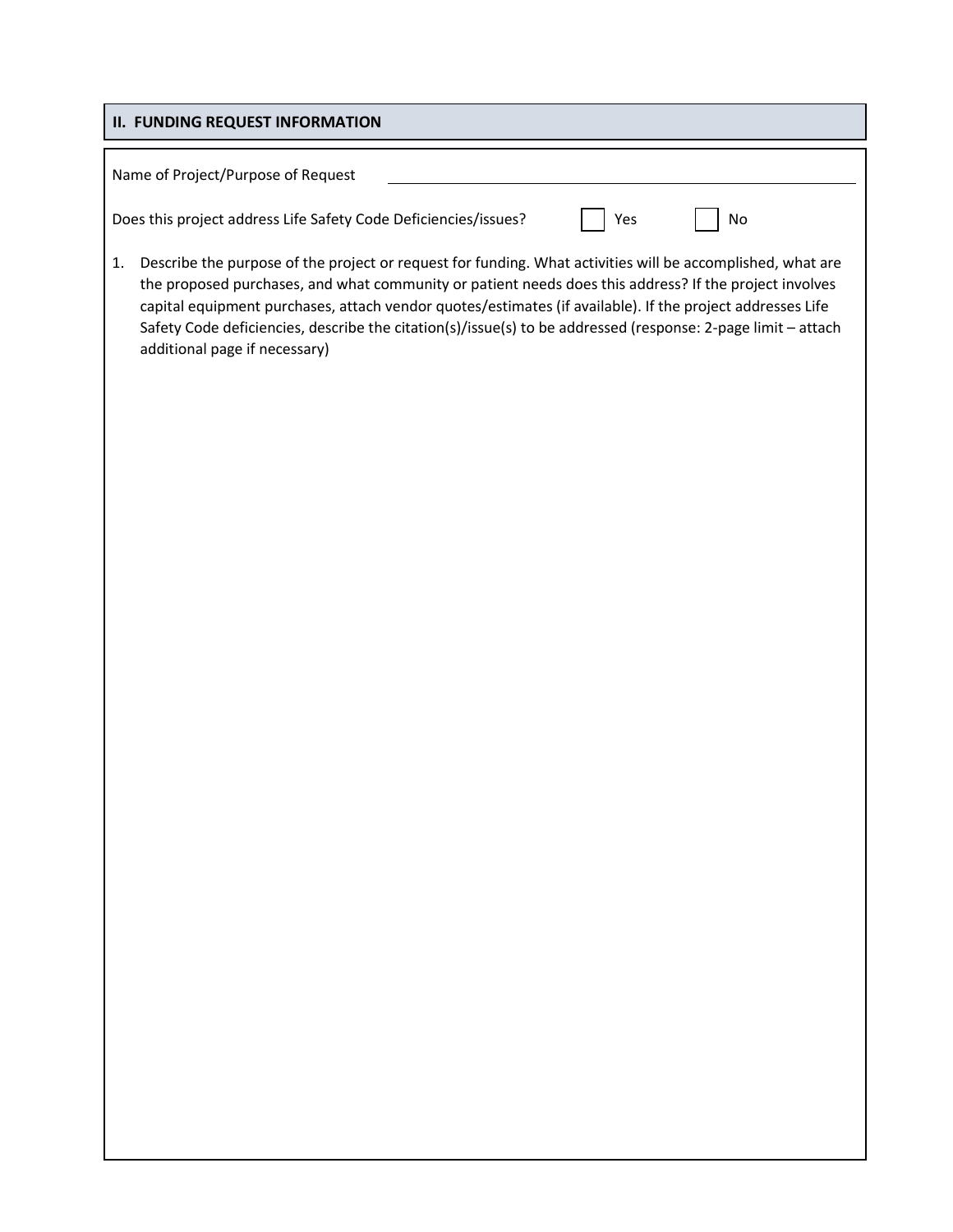# **II. FUNDING REQUEST INFORMATION, cont'd**

2. Describe how this funding, if awarded, will impact your clinic, your community or the populations you serve. List and describe specific outcome(s) or impact. (1-page maximum)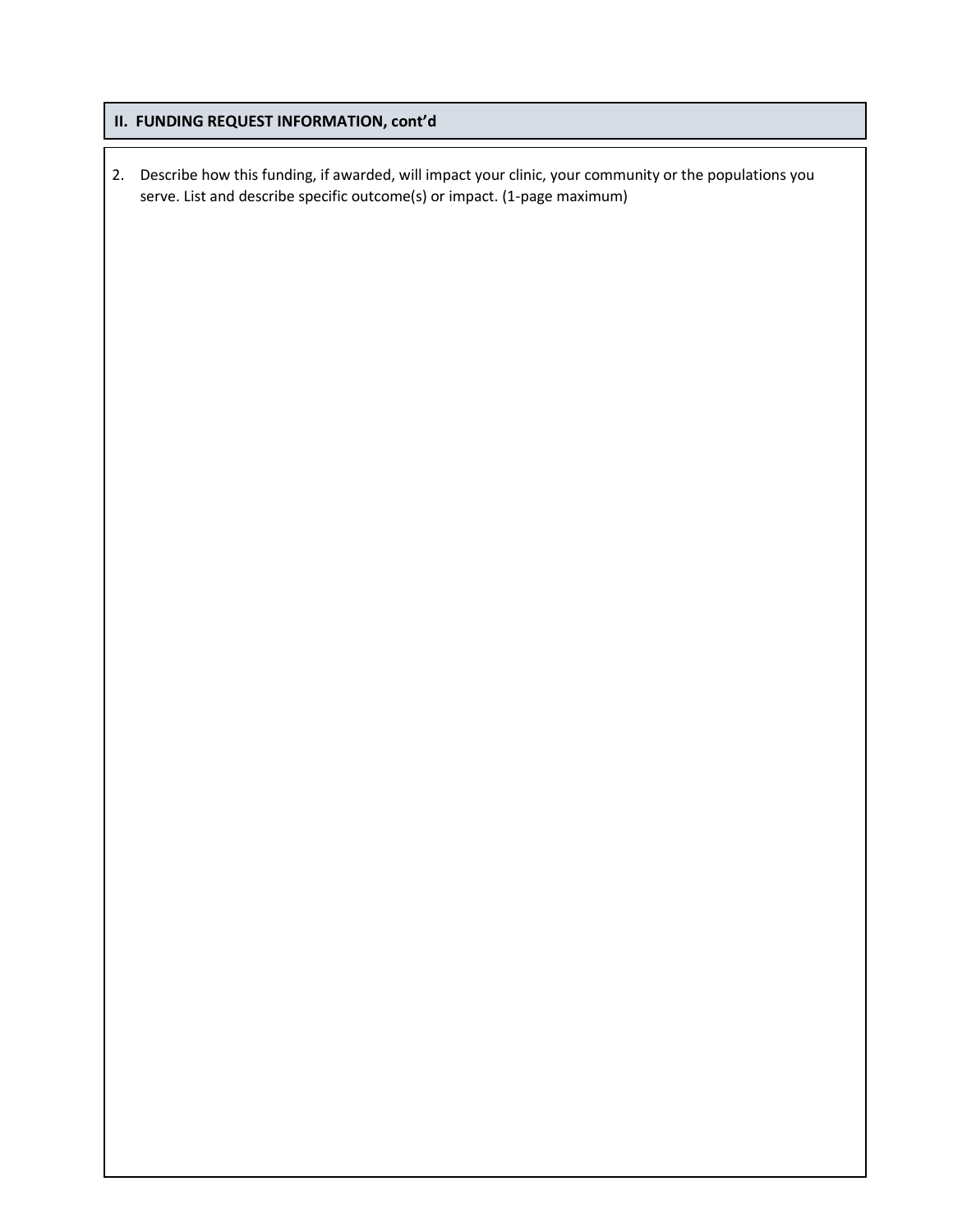# **III. PROJECT BUDGET & NARRATIVE**

| Complete the budget form and provide a clear description of the purpose/use for each item or activity for which funding is requested. |                                |                            |
|---------------------------------------------------------------------------------------------------------------------------------------|--------------------------------|----------------------------|
|                                                                                                                                       | \$ Requested                   | Description of purpose/use |
| Capital equipment/asset (list)<br>$\bullet$                                                                                           | \$                             |                            |
| <b>Facility Improvement or Life Safety</b><br>Code                                                                                    | $\boldsymbol{\dot{\varsigma}}$ |                            |
| Workforce development/training                                                                                                        | \$                             |                            |
| SDOH, health equity                                                                                                                   | \$                             |                            |
| <b>Total Funding Request</b>                                                                                                          | $\boldsymbol{\zeta}$           |                            |
| 15% Required Applicant Match                                                                                                          | \$                             |                            |
| <b>Total Project Budget</b>                                                                                                           | \$                             |                            |